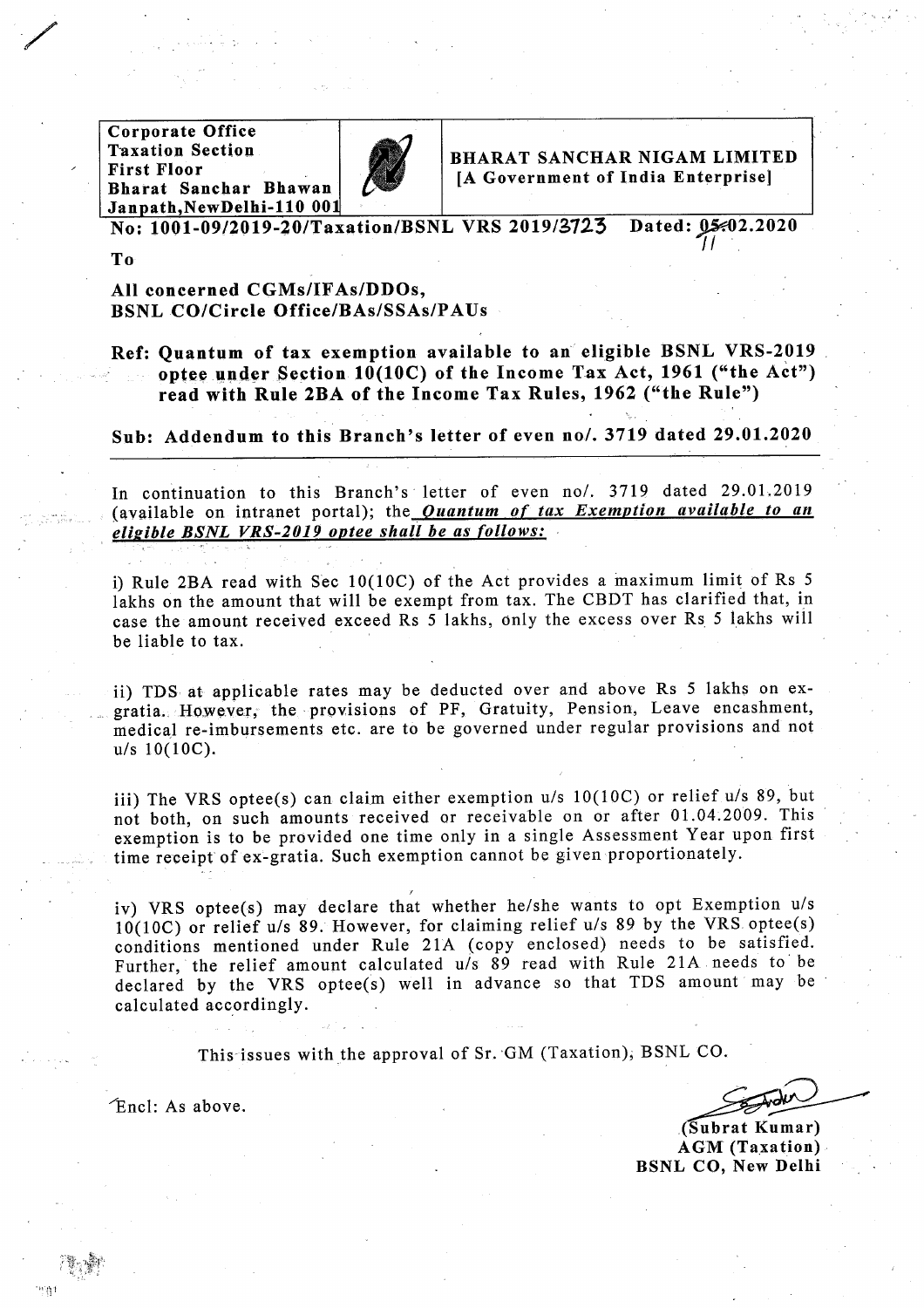

## [**Relief when salary is paid in arrears or in advance, etc.**

**21A.** [(1) Where, by reason of any portion of an assessee's salary being paid in arrears or in advance or, by reason of any portion of family pension received by an assessee being paid in arrears or, by reason of his having received in any one financial year salary for more than twelve months or a payment which under the provisions of clause (*3*) of section 17 is a profit in lieu of salary, his income is assessed at a rate higher than that at which it would otherwise have been assessed, the relief to be granted under subsection (1) of section 89 shall be—

- (*a*) where any portion of the assessee's salary is received in arrears or in advance or, any portion of family pension is received by an assessee in arrears, in accordance with the provisions of subrule (2);
- (*b*) where the payment is in the nature of gratuity in respect of past services of the assessee extending over a period of not less than five years, in accordance with the provisions of subrule (3);
- (*c*) where the payment is in the nature of compensation received by the assessee from his employer or former employer at or in connection with the termination of his employment after continuous service for not less than three years and where the unexpired portion of his term of employment is also not less than three years, in accordance with the provisions of sub-rule (4);
- (*d*) where the payment is in commutation of pension, in accordance with the provisions of sub-rule (5); and
- (*e*) where the payment is not in the nature of salary paid in arrears or in advance or gratuity in respect of past services or compensation received at or in connection with the termination of employment or in commutation of pension, in accordance with the provisions of sub-rule (6).

 $(2)(a)$  In a case referred to in clause (*a*) of sub-rule (1), the tax payable by the assessee on his total income of the previous year in which the salary is received in arrears or in advance or, in which the family pension is received in arrears (such salary or family pension being hereafter in this sub-rule referred to respectively as the additional salary or additional family pension, as the case may be, and such previous year being hereafter in this sub-rule referred to as the relevant previous year) shall be reduced by the amount, if any, by which the tax on the additional salary or additional family pension, calculated in the manner specified in clause (*b*), exceeds the tax or the aggregate tax on the additional salary or additional family pension, calculated in the manner specified in clause (*c*) or clause (*d*), as the case may be.

(*b*) Tax shall be calculated on the total income of the relevant previous year as reduced by the additional salary or additional family pension, as the case may be, as if the total income so reduced were the total income of the assessee, and the amount by which the tax so calculated falls short of the tax on the total income before such reduction shall, for the purposes of clause (*a*), be taken to be the tax on the additional salary or additional family pension, under this clause.

(*c*) Where the additional salary or additional family pension, as the case may be, relates to only one previous year, tax shall be calculated on the total income of the said previous year as increased by the additional salary or additional family pension, as if the total income so increased were the total income of the assessee, and the amount by which the tax so calculated exceeds the tax payable by the assessee in respect of the total income of the said previous year shall, for the purposes of clause (*a*), be taken to be the tax on the additional salary or additional family pension, under this clause.

(*d*) Where the additional salary or additional family pension, as the case may be, relates to more than one previous year,—

(*i*) the previous years to which the additional salary or additional family pension relates and the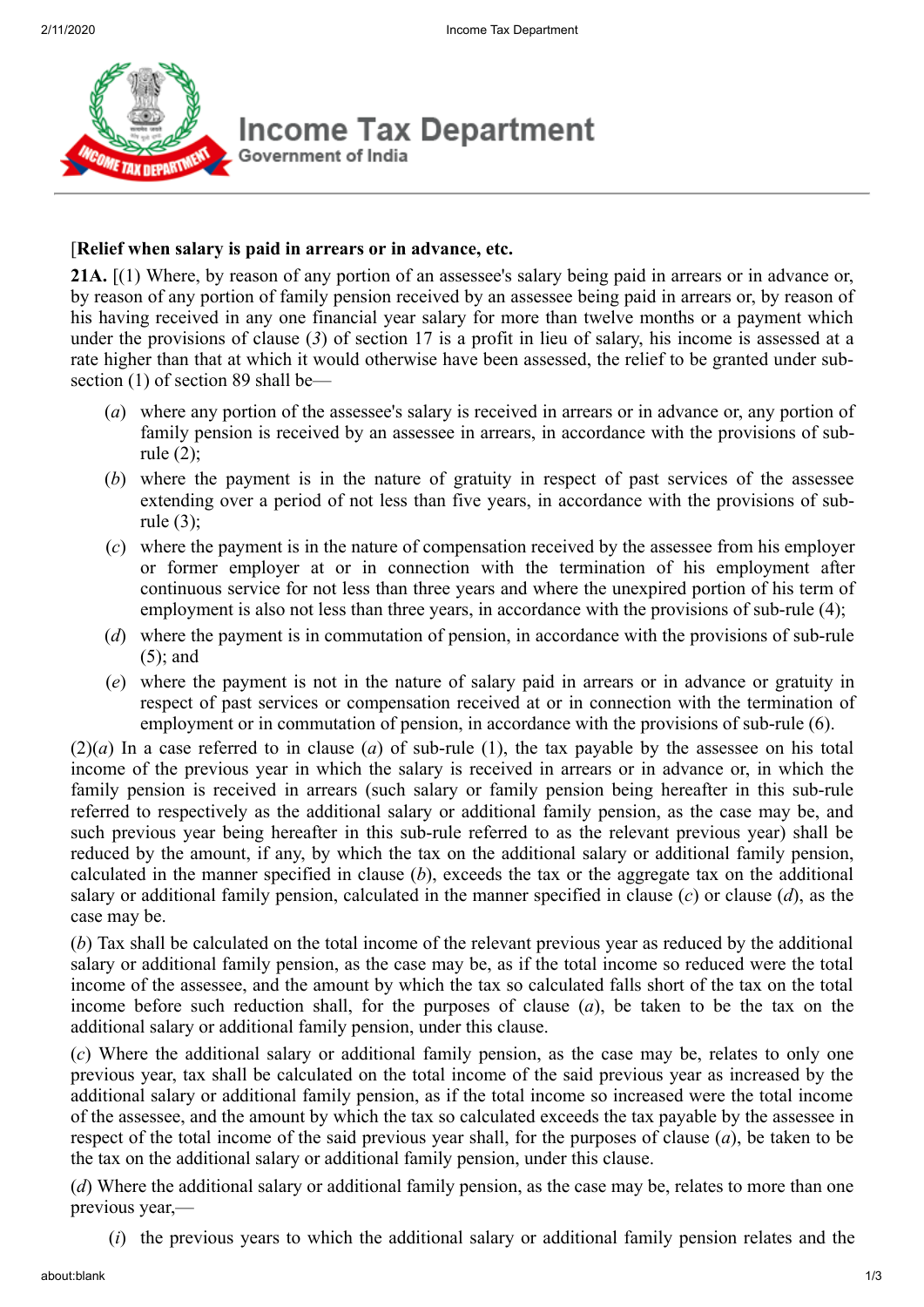## 2/11/2020 Income Tax Department

amount relating to each such previous year shall first be ascertained;

(*ii*) tax shall, then, be calculated on the total income of each such previous year as increased by the amount relating to such previous year ascertained under sub-clause (*i*); as if the total income so increased were the total income of that previous year, and the amount by which the aggregate amount of tax in respect of the aforesaid previous years as calculated under sub-clause (*ii*) exceeds the aggregate amount of tax payable by the assessee in respect of the total income of the said previous years shall, for the purposes of clause (*a*), be taken to be the aggregate tax on the additional salary or additional family pension, under this clause.]

(3) (*a*) In a case referred to in clause (*b*) of sub-rule (1), the tax payable by the assessee on his total income of the previous year in which the payment by way of gratuity is received (such previous year being hereafter in this sub-rule referred to as the relevant previous year) shall be reduced by the amount, if any, by which the tax on the amount of the gratuity included in the total income of the relevant previous year, calculated at the average rate of tax applicable to such total income, exceeds the tax on the amount of such gratuity, calculated at the rate of tax determined under clause (*b*) or, as the case may be, clause (*c*).

(*b*) Where the payment by way of gratuity is made in respect of past services of the assessee extending over a period of not less than five years but less than fifteen years,—

- (*i*) the total income of the assessee in respect of each of the two previous years immediately preceding the relevant previous year shall be increased by an amount equal to one-half of the amount of the gratuity included in the total income of the relevant previous year, and the average rate of tax for each of the said two previous years shall be calculated as if the total income so increased were the total income of that previous year; and
- (*ii*) the average of the average rates of tax for the two previous years immediately preceding the relevant previous year, calculated in accordance with sub-clause (*i*), shall, for the purposes of clause (*a*), be the rate of tax determined under this clause.

(*c*) Where the payment by way of gratuity is made in respect of past services of the assessee extending over a period of not less than fifteen years,—

- (*i*) the total income of the assessee in respect of each of the three previous years immediately preceding the relevant previous year shall be increased by an amount equal to one-third of the amount of the gratuity included in the total income of the relevant previous year, and the average rate of tax for each of the said three previous years shall be calculated as if the total income so increased were the total income of that previous year; and
- (*ii*) the average of the average rates of tax for the three previous years immediately preceding the relevant previous year, calculated in accordance with sub-clause (*i*), shall, for the purposes of clause (*a*), be the rate of tax determined under this clause.

(4) (*a*) In a case referred to in clause (*c*) of sub-rule (1), the tax payable by the assessee on his total income of the previous year in which the payment by way of compensation is received (such previous year being hereafter in this sub-rule referred to as the relevant previous year) shall be reduced by the amount, if any, by which the tax on the amount of the compensation included in the total income of the relevant previous year, calculated at the average rate of tax applicable to such total income, exceeds the tax on the amount of such compensation, calculated at the rate of tax determined under clause (*b*).

(*b*) The total income of the assessee in respect of each of the three previous years immediately preceding the relevant previous year shall be increased by an amount equal to one-third of the amount of the compensation included in the total income of the relevant previous year, and the average rate of tax for each of the said three previous years shall be calculated as if the total income so increased were the total income of that previous year; and the average of the average rates of tax so calculated for the three previous years shall, for the purposes of clause  $(a)$ , be the rate of tax determined under this clause.

(5) (*a*) In a case referred to in clause (*d*) of sub-rule (1), the tax payable by the assessee on his total income of the previous year in which the payment in commutation of pension is received (such previous year being hereafter in this sub-rule referred to as the relevant previous year) shall be reduced by the amount, if any, by which the tax on the payment in commutation of pension included in the total income of the relevant previous year, calculated at the average rate of tax applicable to such total income, exceeds the tax on the amount of such payment, calculated at the rate of tax determined under clause (*b*).